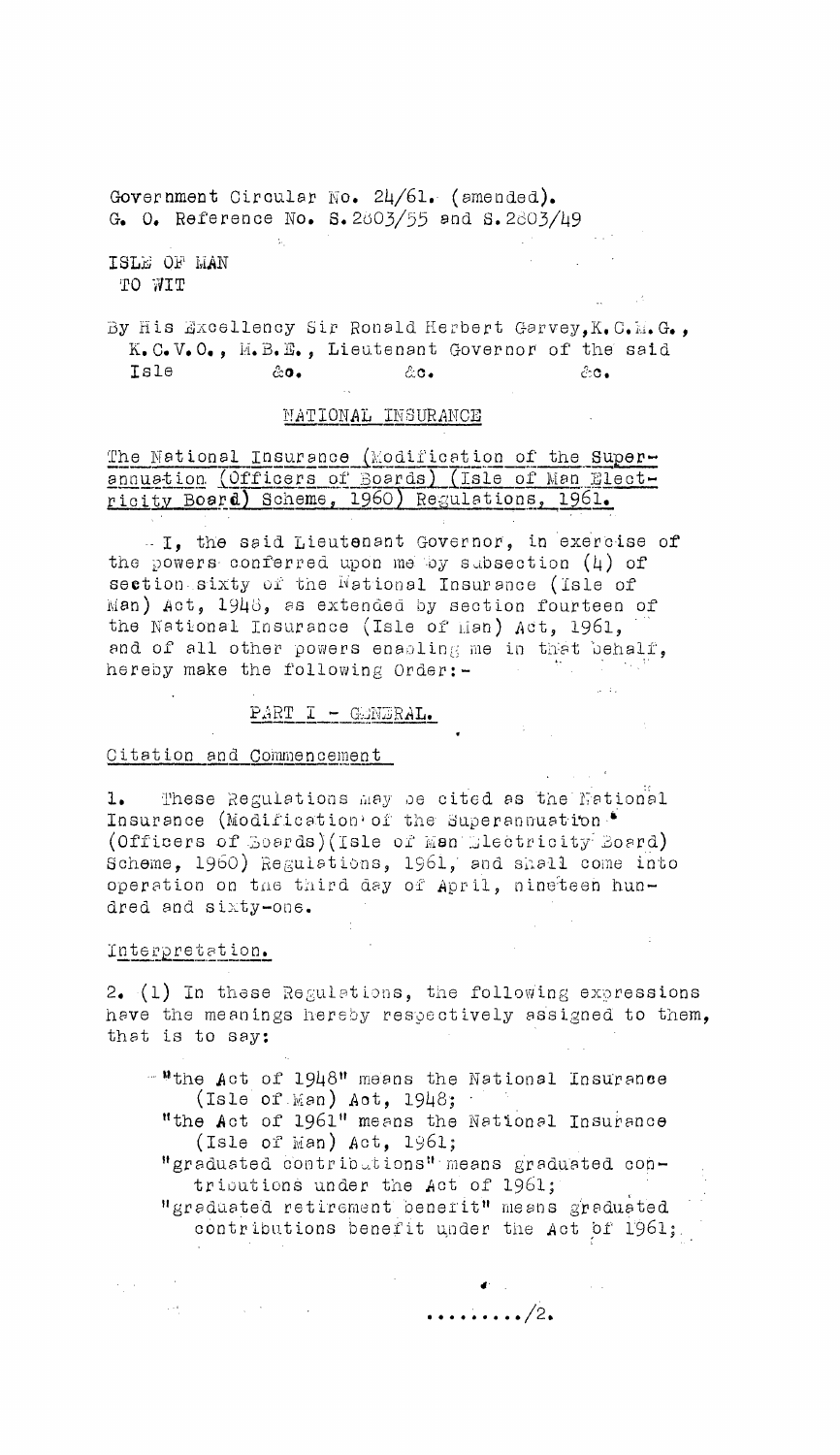"non-participating service" means, in relation to any person, so much of his service in

a non-participating employment arter the  $\Box$ . third day of April, nineteen hundred and sixty-one, as is either -

(a) service in the service of the Loard; or (b) other service which is reckonable service; "notional gradusted retirement benerit" means,

in relation to any person, the amount, expressed as a yearly rate, of the graduated contributions equal to one such contribution paid in each week of the period of his nonparticipating service in respect of a weekly payment of remuneration of fifteen pounds;

"the Board" means the Isle of Man Electricity Board;

"Officer" has the same meaning as in the superannuation (01'ficers of Boards) Acts, 1934 to 1939;

"the Scheme" means the Superannuation (Officers or Boards)(Isle of Man Electricity Board) Scheme, 1960;

"pensionable age" has the meaning assigned to it lay subsection (1) of section 67 of the

. National Insurance (Isle of Man) Act, 19148; "reckonable service"means in relation to any person, service which is recaunsole for the purpose of determing the amount of his

superannuation allowance;

"superannuation allowance" includes any annual superannuation, compensation or retiring allowance payable under the Scheme, but does not include any annual allowance granted in the case of ingury arising from service in accordance with the terms of a Treasury warrant made under section 41 or the Superannuation Act, 1949, of the Imperial Parliament.

(2) Reference in this Order to Acts of the Imperial Parliament and Rules and Varrants made thereunder shall be construed as references to those Acts, Rules and Warrants as applied in the Isle of Man under the provisions of the Scheme.

(3) Any referen'e in this Order to the provisions of any enactments shall be construed, except where the context otherwise requires, as a reference to those  $\cdots \cdots \frac{3}{3}$ .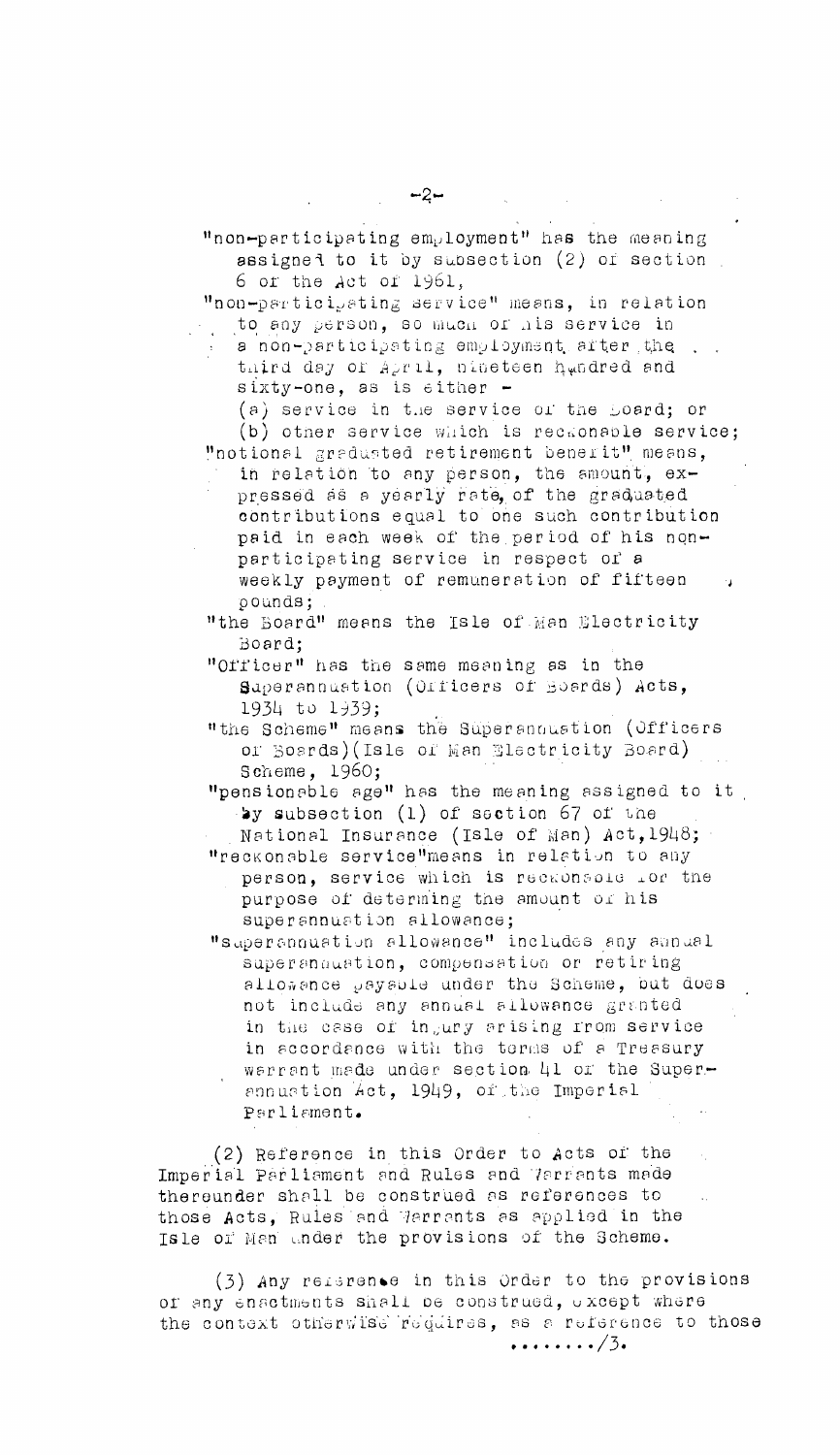provisions as amended or re-enacted by any subsquent enactment.

 $(4)$  The Interpretation Act, 1949, shall apply for the. interpretat ion. of these Regulations as it applies for the interpretation of an Act of Pynwald.

#### Modification of the Scheme.

3. The Scheme shell, as from the 3rd day of April, 1961, have effect subject to the modifications contained in these Regulations.

#### $FAKI$  II – MODIFICATION OF CONTRIDUTIONS

#### Reduction of Contriodtions

subject to the provisions of this Order the  $4.1$ amount of the contributions payable by an officer under paragraph 10 of the Scheme in respect of any period of participating employment shall be reduced by whichever of the amounts specified in sub-paragraphs (a) or (b) hereunder is the greater; that is to say :-

(a) an amount .equal to one per centum af so much of his remuneration as does not exceed -2780 per annum, or

 $($ b) (i) in the case of a man, the sum of three pounds and eightpence per annum, or

(ii) in the case of a-woman, the sum of three pounds and five shillings per annum.

# Officers whose contributions are not subject to reduction in connection with the Act of 1948

→ The Control → ■ 1.00g

 $5.$  In the case of an officer to whom by virtue of  $sub-peragnoph$  (2) of paragraph 6 pr the scheme, subparagraph  $(1)$  of that paragraph does not for the time being apply, there shall be deducted from the amount by which the contributions payable by that officer are to be reduced under the last foregoing regulation, the sum of three pounds and eightpence per annum ii the officer is a man or three pounds end five shillings per showm ii the officer is a w onen.

. . . . . . . . . . /4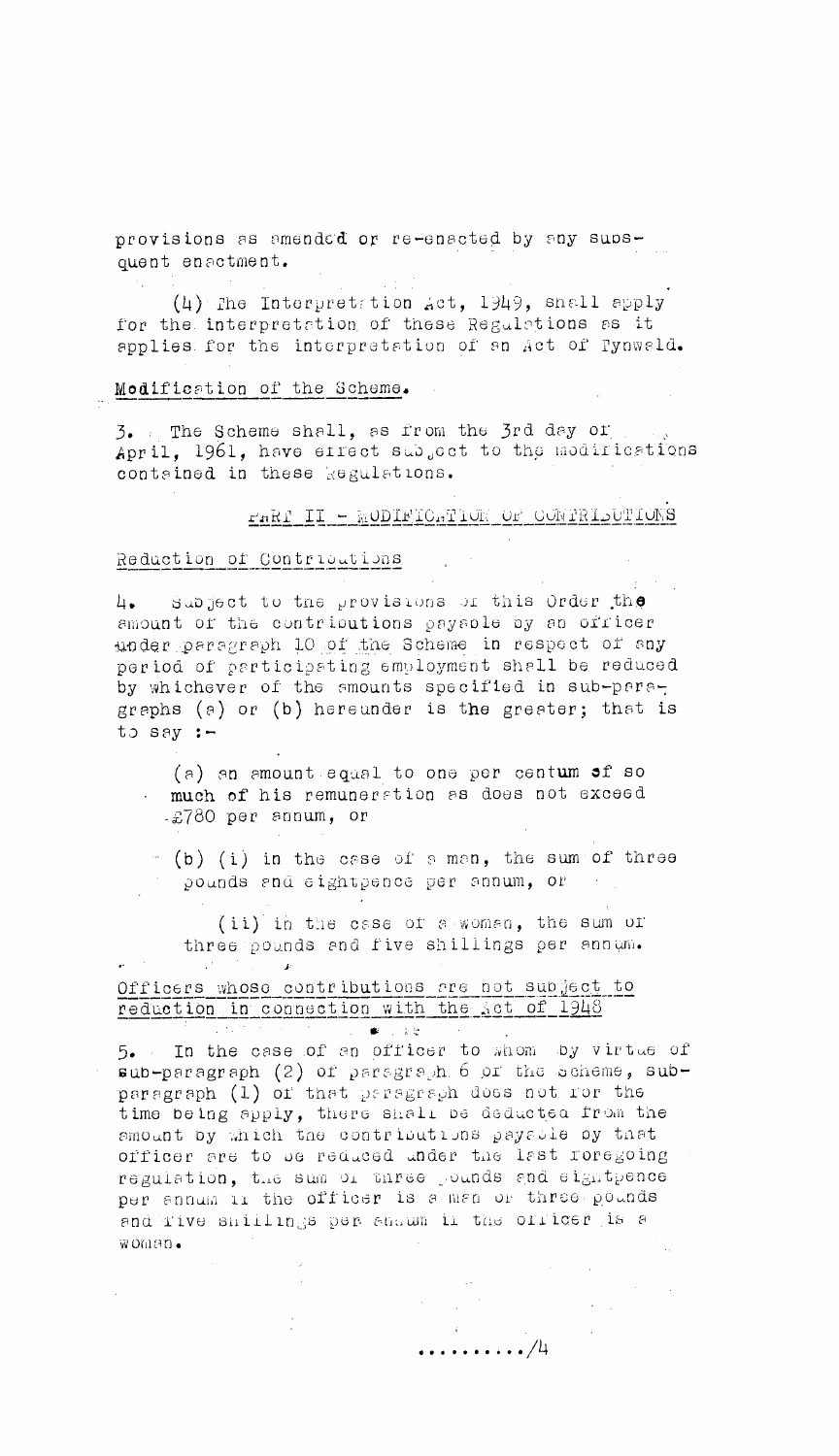# Board's contribtuions and the

 $6.$ There the contribtuions payable by an officer are subgect to reduction under these Regulations. the contributions to be paid in respect of him by the Board under the provisions or paragraph 12 of the Scheme shall be reduced in the like manner as is provided in this part of these Regulations. We

# Exclusion of existing provisions for reduction of contributious.

7. So long as the contributions gageola by any officer under paragraph 10 of the Scheme or by the Board are subject to reduction in accordance with the foregoing regulations, those contributions shall not be subject to reduction under paragraph 6 of the Scheme.

## PART III - MODIFIC. PION OF LENEFITS STC.,

 $8.$  (1) Where  $-$ 

- $\Box$  (a) a person to mnom a supermemention allowance is granted under the Scheme is entitled to graduated retirement benerit, or would be so entitled if he were over pensionable age and had retired from regular employment, and
	- (b) the whole or any part of such graduated retirement benefit is attributable to graduated contribtuions paid, or treated by virtue of subsection (3) of section 6 of the Act of 1961 as having been paid, by him during any period of his rectonable service in respect of his employment in the service of the Board, and

(c) the number of units of such graduated contributions, ascertained in accordance with subsections  $(3)$  and  $(4)$  or the ..ct or 1961, excesds four, his superannustion allowance shald in respect or any period arter he has attained pensionable ago, be reduced in accordance with the next following perograph.

(2) The yearly rate of such a person's super- .. annuation allowance shall be reduced by one pound sim shillings for every unit, ascertained in accordance with subsections  $(3)$  and  $(4)$  or section 4 or the Act of 1961, or graduated contributions paid, or treated by virtue or subsection (3) or section 6 or that not as having boon paid, by him during any period or his reckonable service in respect of his employment in

المواصل المنتقل الأراقي والمنتجل المنتقل التي التي

 $\cdots \cdots \cdots /5$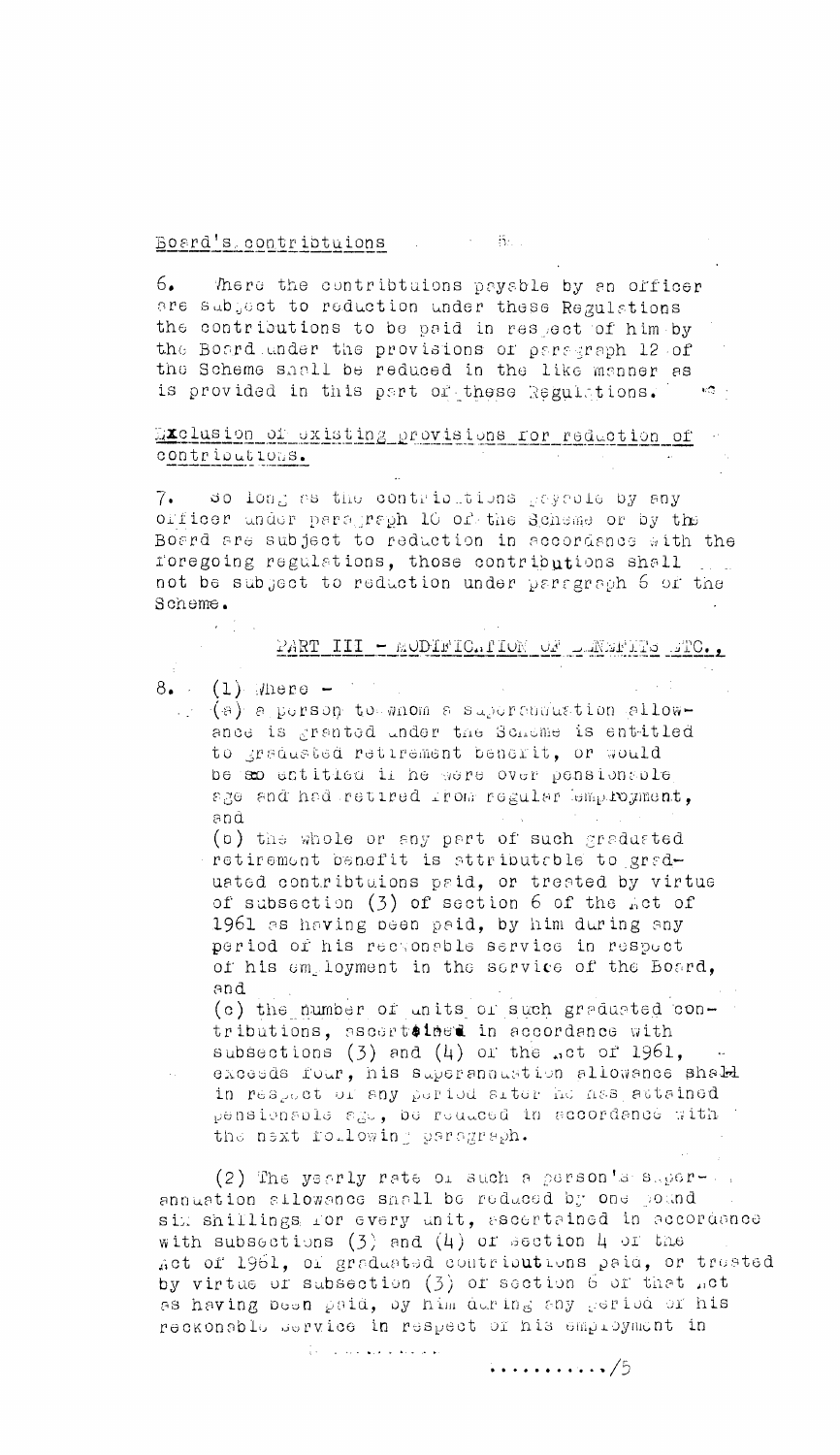$-5$ in the service of the Board.

Officers whose superannuation allowance is subject to reduction in connection with the net of 1948.

9. where a superannuation allowance payable to any officer would, apart from these regulations, be subject to reduction under persgraph 6 of the Scheme, so much of that superannuation allowance as is attributable to any period of participating (2) employment shall be reduced in accordance with the said paragraph 6 and shall be further reduced in accordance with regulation 3 of these regulations.

# Reduction of retiring sllowances, short service gratuities and death gratuities.

10. (1) Subject to the provisions of this regulation, if no superennustion allowance is paypole to an officer, but there is payable to or in respect of him a 14. retiring slloughco, a short service gratuity or a doeth grataity and by resson of the cessation of his employment, a payment in lieu of contributions is required to be made under the .et of 1961, or such a payment has previously been made under the net of 1961, in circumstances not involving a return of contributions, the retiring allovance, short service gratuity, death gratuity or similar penerit shall be reduced by a sum amounting to haif or the payment in lieu or contributions or mailf the aggregate or such payments in more than one has been made.

(2) No payment in lieu of contributions shall be taken into account for the purpose of this regulation -

(a) on more than one occasion; which

- (p) ir the peyment was made on the termination of any period of employment which is not reckonable as service for the purposes of the Scheme; or
- (c) if the payment is one which has been reduced under regulation 13 of the National Insurance (Isle of Man) (Non-participation -Regulations, 1961,  $\mathcal{L}(\mathcal{A})$

 $\ldots \ldots \ldots \mathbin{/}6$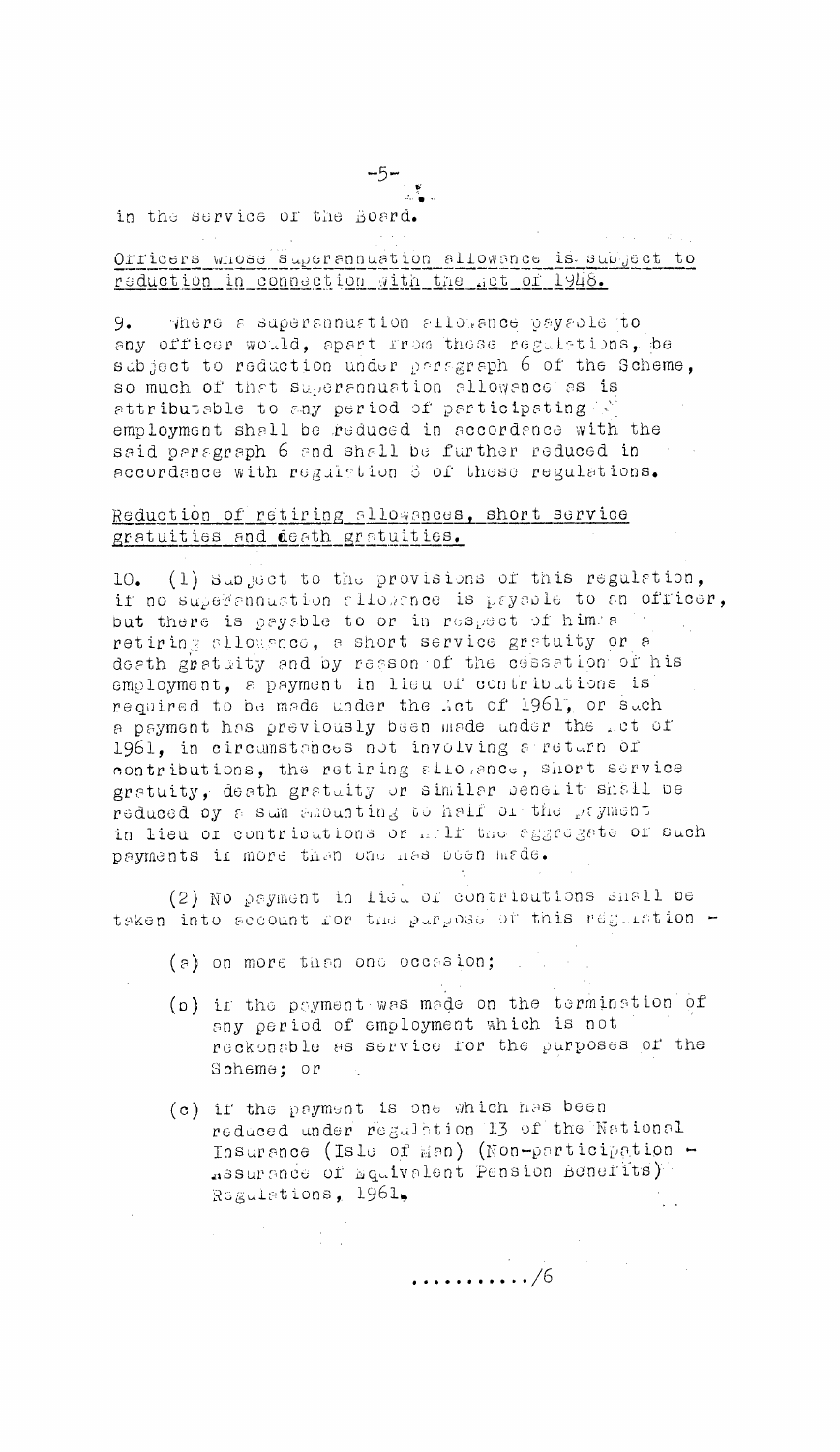11. (1) Subject to the provisions of this rugulation, where an officer leaves employment or dies in circumstances in which under the Scheme there is payable to or in respect of him an amount by way of return of contributions and a payment in lieu of contributions under the get of 1961, has previously been made in respect or him in circumstences not involving a return of contributions, the amount payable to or in respect of him by way of return of contributions shall be reduced by a sum equal to the smount, or aggregate of the smounts, py which, under sub-section 5 or section 9 or the not of 1961, any payment by way of return of contributions could have been reduced if one had been made at the time when the previous payment in lieu of contributions was made.

(2) No payment in lieu of contributions shall be taken into account for the purposes of this  $requlation -$ 

- $(a)$  on more than one occasion; or
- (b) if the payment is one which has been reduced under regulation 13 or the National Insurance (isle of Man) (hon-rarticipation -Resurance of Equivalent Pension Bonsits) Regulations, 1961,

(3) There a payment to any officer by way of return of contributions is reduced under sub-section (5) of section 9 of the .et of 1961, or under persgraph (1) of this regulation, the emount oy which the payment is reduced shall be treated for the purposes of any subsequent return of contributions to which the officer may become entitled as having been returned to and retained by the officer.

 $F_{\text{H}}$   $\mathbb{E} \mathbf{I} \mathbf{V} = \mathbf{n}$   $\mathbf{E} \mathbf{O}$  and  $\mathbf{I} \mathbf{V}$ 

#### Contrioutions deemed to have been made

12. If in respect of any period an orticur pays no contributions under the Scheme by reason of the fact that the amount of the reduction in his contributions provided for by these Regulations equals or exceeds the

. *.* . . <u>.</u> . . . . . . . 7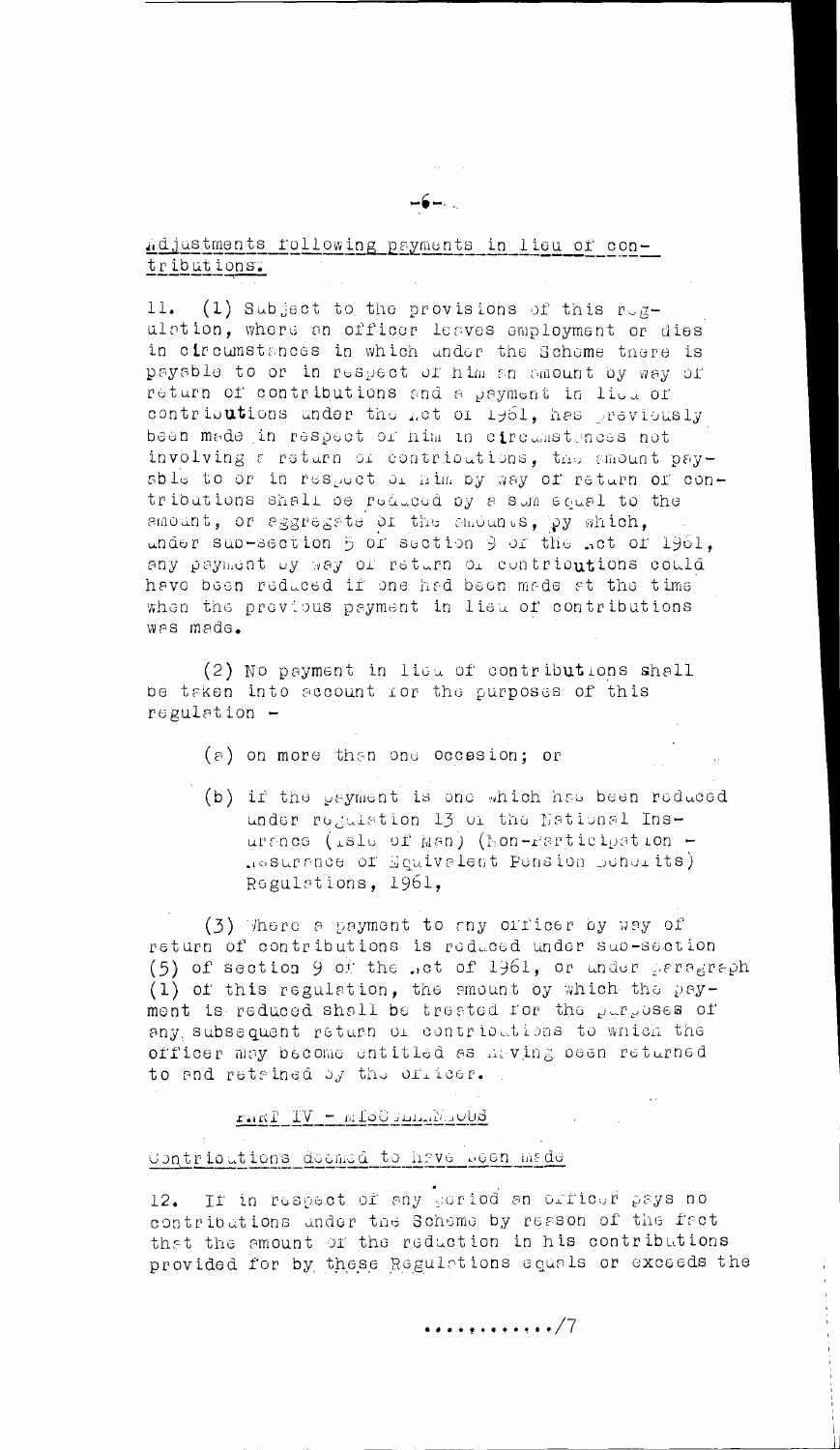医牙部分 计标志

the amount of his contributions he shall, nevertheless, be deemed for the purposes of the Scheme to nave made the contributions recuired by the Scheme in respect of that period.

# Fractions of a penny

For the purposes of these Regulations, no  $13<sub>1</sub>$ account shall be taken of fractions of a penny less than a halfpenny and fractions of a penny of a halfpenny or more shall be treated as a penny,

# PART V - LIMITUTION OF SURRENDER, COMMUTATION etc., OF FENSIONS

Al4. Where a superannuation allowance is granted under the Scheme to a person who, hmmediately before he ceased to be employed in the service of the Board, was employed in a non-participating employment, so much of his superannuation allowance as is equal to the emount of his notional graduated retirement benefit shall, notwithstanding anything in the Scheme, not be capable of being terminated or suspended exospt for such causes as may be prescribed by regulations made by the Isle of man Board of Social Services under paragraph  $(c)$  or subsection  $(1)$  of section  $7$  or the .et of 1961.

15. (1) mere a purson and is employed in the service of the Board in a non-participating employment, or who, immediately cerpre ne cessed to be employed. in the service of the Board, was employed in a nonparticipating employment, surrenders part or a super-<br>annuation allowance under section 2 of the Superannustion Act, 1935, of the Imperial Parliament, the part of the allowance surrendered by him shall, notwithstanding anything in that section or any Rules made thereunder, not exceed the difference between the emount or the allowance and his notional graduated retirement benefit.

(2) Where a person who, immediately before he ceased to be employed in the service of the Board, was employed in a non-participating employment surrenders part or a supersnaustion allogance under section 33 of the dupersunuation act, 1949, of the Imperial rarlisment

 $\cdots \cdots \cdots /8$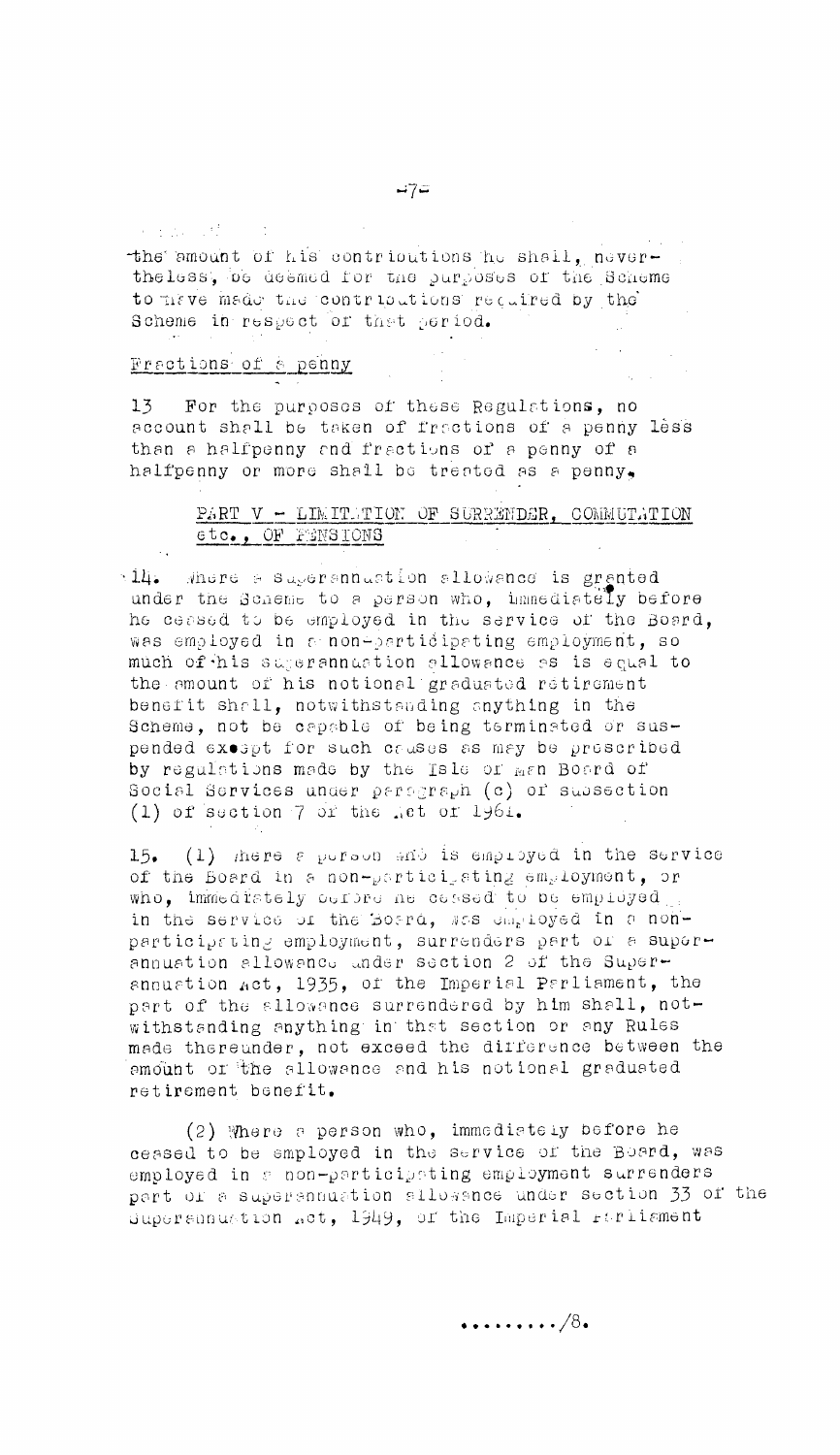the part of the allowance surrendered by him under that section together with any part thereof surrendered under Section 2 of the  $\frac{1}{2}$  uperannuation  $Act_{4}$ . 1935, of the Imperial Parliament shall, notwithstanding anything in, the said section 33 or any Rules made thereunder, not exceed the difference between the amount of the allowance and his notional graduated retirement benefit.

16. Where -

alian<br>Akademia

 $\mathcal{L}^{\text{max}}$ 

 $\sim 10^7$ 

(a) an allowance under section 6 of the Superannuation act, 1909, of the Imperial Parliament, (which relates to compensation for abolition of office) has been granted to a pe.:Son"who, immediately before he ceased to be employed in the service of the Board, was employed in a non-participating employment, and.

(b) he makes an application under the Pensions Commutation .cts, 1871 to 1882, of the Imperial Parliament, for the commutation of the said allowance or a portion thereof by the payment of a capital sum of money.

so mach of the said aflowance as is equal to the amount of his notional graduated retirement. benefit shall, notwithstanding anything in the Pensions Commutation Acts, 1871 to 1882 of the Imperial Parliament, not be capable of being commuted ander those Acts.

Given under my hand this 15th. day of March ninteen hundred and sixty-one.

ستعاد والمتعاط والمتعاد

R. H. G.RVEY

Lieutenant Governor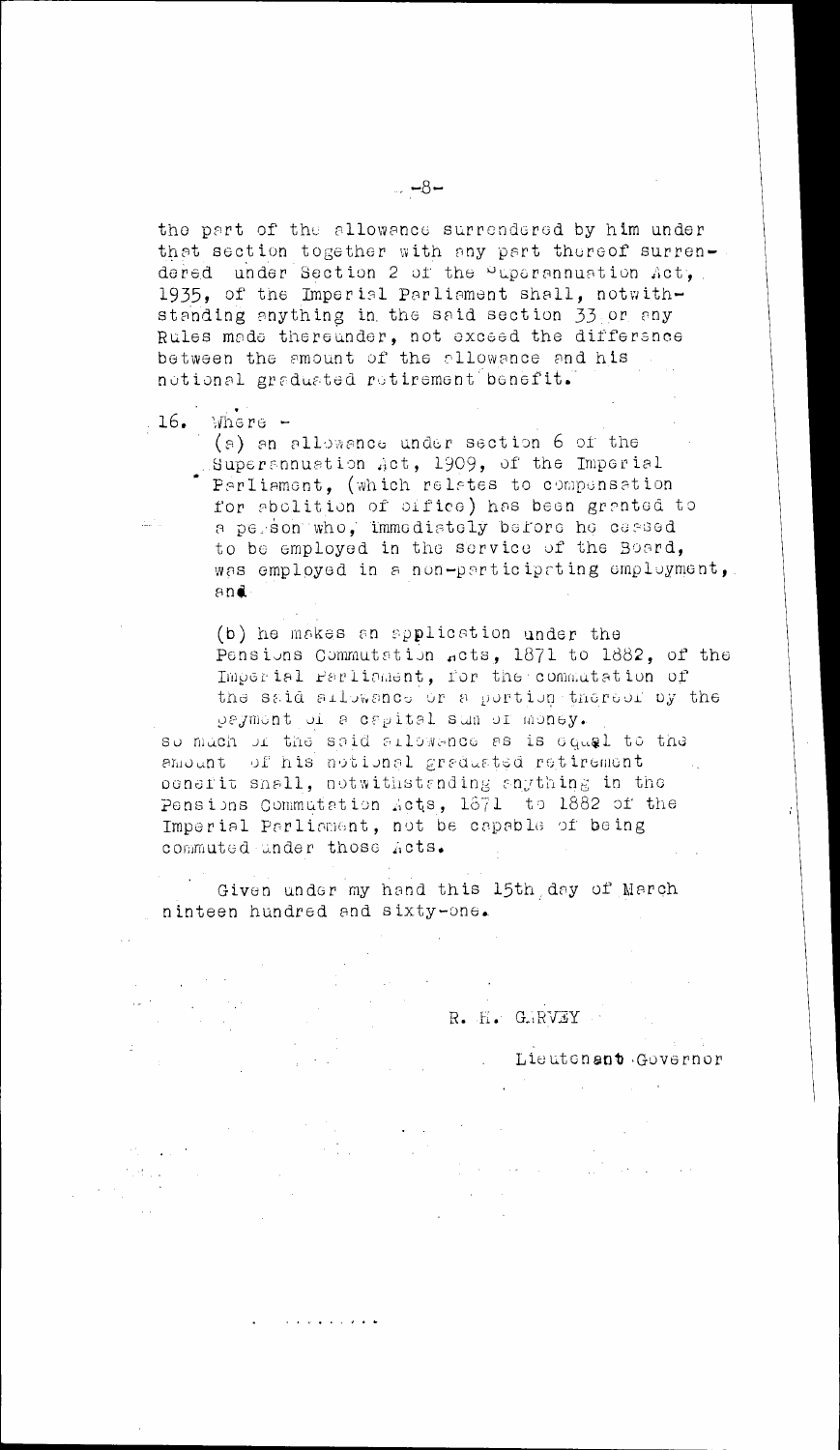#### EXFLANATORY NOTE

 $\frac{1}{2}$  (This note is not part or the Regulations, put is intended to indicate their general  $pur$ port).

These Regulations modify the Superannuation (Officers of Boards). (Isle of , an Blectricity Board) Scheme, 1960, in connection with the operation of the National Insurance (Isle of Man) .ct, 1961.

Part I of the Regulations contains definitions of words and expressions used and provides that the Scheme is to be modified in accordance with the succeeding provisions of the Regulations.

Part II provides that superannuation contributions paysple under the Scheme are to be reduced during periods of participating omployment for the purposes of the Kational Insurance (Isle of Man) The method of reduction takes secount  $\det$ , 1961. of any reduction already required to be made in connection with the National Insurance (Isle of Man) Act, 1948, and provides for a single consolidated reduction.

Under Pert III ponsions payable under the Scheme are reduced where any service recupacite rur the pension also quelifies the employee for graduated retirement benerit under the National Insurance (Isla of man) met, 1961. Liump sim ocnerits under the Schome in respect of non-participeting employment are reduced to take account or payments which the employer is required to make under the met of 1961 on the termination or non-participating employment. This Part also includes a prevision for the deduction from contributions returned to an employee of sums paid in respect of him as payments in lieu of contributions.

The miscellaneous provisions in Part IV include a provision that the contributions required by the Scheme are to be deemed for the purpose of reckoning contributing service to have been made in full, notwithstanding the reductions required by the Regulations.

In part V or the Rogulations provision is made ror modifying the Scheme -

> (i) by limiting the right to surrender, commute or assign a pension in cortain cases, and

- ھوپ

 $\ldots$ , ...../10.